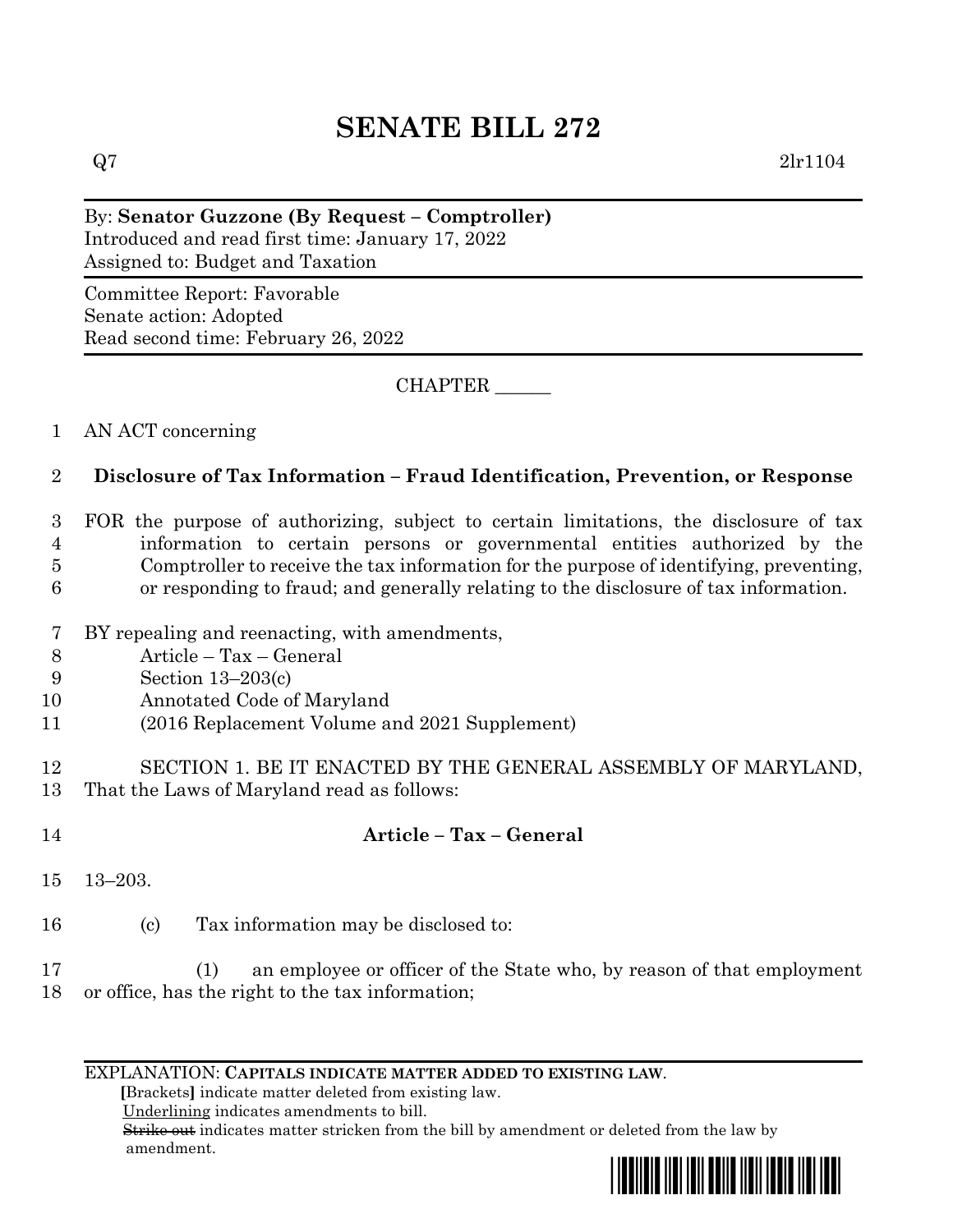| $\overline{2}$<br><b>SENATE BILL 272</b> |                                                                                                                                                                                                                                                                                                                                                                                      |      |                                                                                                                                                                                                                                               |
|------------------------------------------|--------------------------------------------------------------------------------------------------------------------------------------------------------------------------------------------------------------------------------------------------------------------------------------------------------------------------------------------------------------------------------------|------|-----------------------------------------------------------------------------------------------------------------------------------------------------------------------------------------------------------------------------------------------|
| 1                                        |                                                                                                                                                                                                                                                                                                                                                                                      | (2)  | another tax collector;                                                                                                                                                                                                                        |
| $\overline{2}$                           |                                                                                                                                                                                                                                                                                                                                                                                      | (3)  | the Maryland Tax Court;                                                                                                                                                                                                                       |
| $\boldsymbol{3}$<br>4                    | a taxpayer:                                                                                                                                                                                                                                                                                                                                                                          | (4)  | a legal representative of the State, to review the tax information about                                                                                                                                                                      |
| $\overline{5}$                           |                                                                                                                                                                                                                                                                                                                                                                                      |      | who applies for review under this title;<br>(i)                                                                                                                                                                                               |
| 6                                        |                                                                                                                                                                                                                                                                                                                                                                                      |      | who appeals from a determination under this title; or<br>(ii)                                                                                                                                                                                 |
| $\overline{7}$<br>$8\,$                  |                                                                                                                                                                                                                                                                                                                                                                                      |      | against whom an action to recover tax or a penalty is pending or<br>(iii)<br>will be initiated under this title;                                                                                                                              |
| 9<br>10<br>11<br>12<br>13                | any license is suing authority of the State required by State law to verify<br>(5)<br>through the Comptroller that an applicant has paid all undisputed taxes and<br>unemployment insurance contributions payable to the Comptroller or the Secretary of<br>Labor or that the applicant has provided for payment in a manner satisfactory to the unit<br>responsible for collection; |      |                                                                                                                                                                                                                                               |
| 14<br>15                                 |                                                                                                                                                                                                                                                                                                                                                                                      | (6)  | a local official as defined in $\S 13-925$ of this title to the extent necessary<br>to administer Subtitle 9, Part V of this title;                                                                                                           |
| 16<br>17                                 |                                                                                                                                                                                                                                                                                                                                                                                      | (7)  | a federal official as defined in $\S$ 13-930 of this title to the extent<br>necessary to administer Subtitle 9, Part VI of this title;                                                                                                        |
| 18<br>19                                 |                                                                                                                                                                                                                                                                                                                                                                                      | (8)  | the Maryland Department of Health in accordance with the federal<br>Children's Health Insurance Program Reauthorization Act of 2009;                                                                                                          |
| 20                                       |                                                                                                                                                                                                                                                                                                                                                                                      | (9)  | the State Board of Individual Tax Preparers;                                                                                                                                                                                                  |
| 21                                       |                                                                                                                                                                                                                                                                                                                                                                                      | (10) | the Alcohol and Tobacco Commission; [and]                                                                                                                                                                                                     |
| 22                                       |                                                                                                                                                                                                                                                                                                                                                                                      | (11) | the Emergency Number Systems Board; AND                                                                                                                                                                                                       |
| 23<br>24<br>25<br>26                     | (12) A PERSON OR GOVERNMENTAL ENTITY AUTHORIZED BY THE<br>COMPTROLLER IN WRITING TO RECEIVE TAX INFORMATION FOR THE PURPOSE OF<br>IDENTIFYING, PREVENTING, OR RESPONDING TO FRAUD, PROVIDED THAT THE TAX<br><b>INFORMATION IS:</b>                                                                                                                                                   |      |                                                                                                                                                                                                                                               |
| 27<br>28                                 |                                                                                                                                                                                                                                                                                                                                                                                      |      | (I)<br>ANONYMIZED TO THE EXTENT POSSIBLE CONSISTENT WITH<br>THE INFORMATION'S INTENDED USE; AND                                                                                                                                               |
| 29<br>30<br>31                           |                                                                                                                                                                                                                                                                                                                                                                                      |      | (II)<br><b>ADDITION</b><br><b>TO</b><br><b>ANY</b><br><b>OTHER</b><br><b>PROTECTIONS</b><br><b>AND</b><br>IN<br>SAFEGUARDS UNDER LAW, SUBJECT TO ANY PROTECTIONS AND SAFEGUARDS SET<br>FORTH BY THE COMPTROLLER IN THE WRITTEN AUTHORIZATION. |